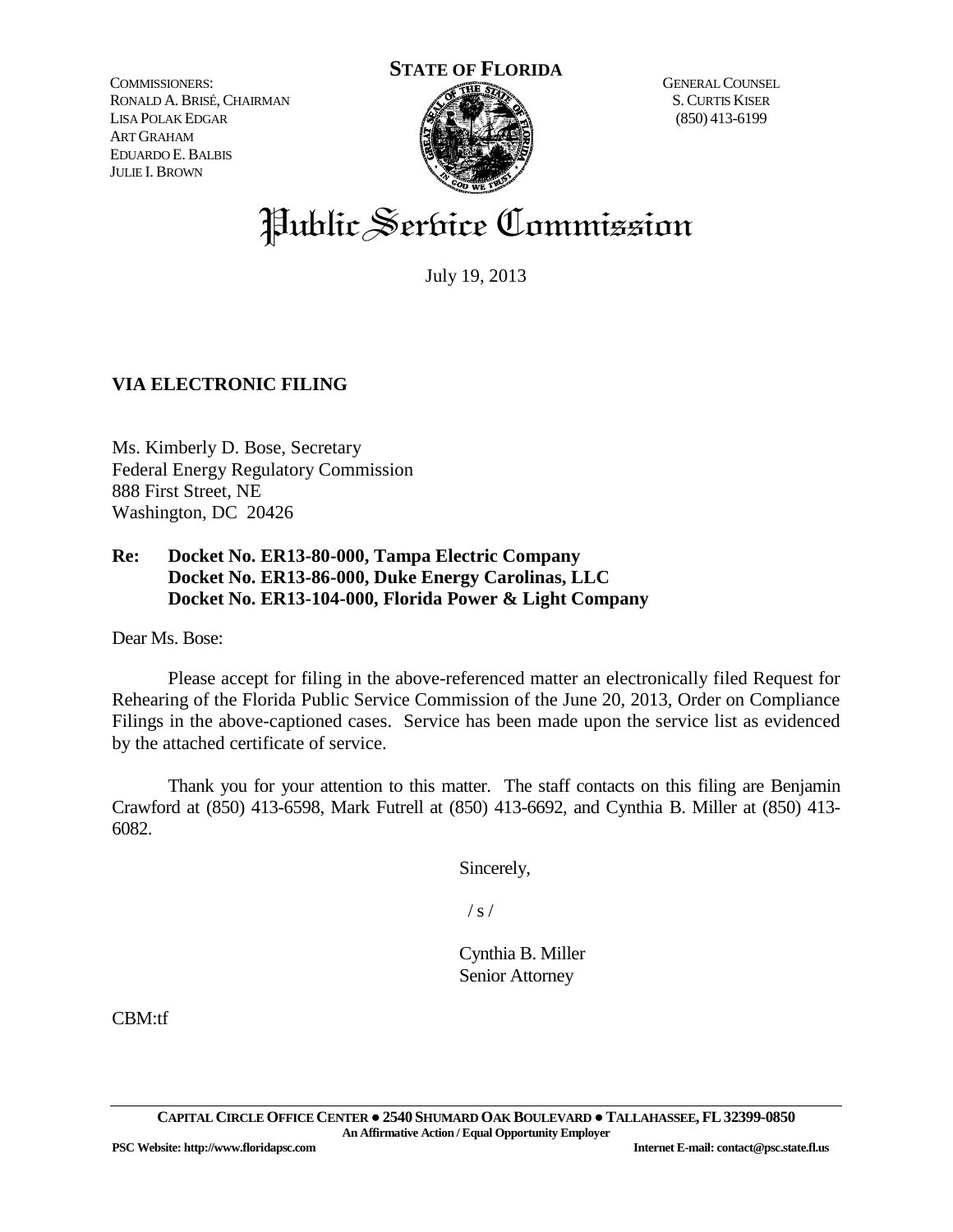# **UNITED STATES OF AMERICA BEFORE THE FEDERAL ENERGY REGULATORY COMMISSION**

| Tampa Electric Company        | Docket No. ER13-80-000  |
|-------------------------------|-------------------------|
|                               |                         |
| Duke Energy Carolinas, LLC    | Docket No. ER13-86-000  |
|                               |                         |
| Florida Power & Light Company | Docket No. ER13-104-000 |

# **FLORIDA PUBLIC SERVICE COMMISSION'S**

## **REQUEST FOR REHEARING OF ORDER ON COMPLIANCE FILINGS**

Pursuant to Rule 713 of the Federal Energy Regulatory Commission's (FERC) Rules of Practice and Procedure, the Florida Public Service Commission (Florida Commission) hereby moves for rehearing regarding the FERC's infringement on the Florida Commission's jurisdiction on transmission planning and reliability authority by the FERC Order on Compliance Filings (Compliance Order), issued on June 20, 2013.

# **I. STATEMENT OF ISSUES AND SPECIFICATION OF ERRORS**

**1. The FERC erred by exceeding the requirements of FERC Order No. 1000 and its authority under the Federal Power Act and by infringing on Florida's ten-year planning process when it required a separate top-down regional plan rather than allowing one derived from individual utility plans.**

**2. The FERC erred by applying an overarching framework for the compliance filing that infringes on the Florida Commission's authority over transmission planning and reliability.** 

**3. The FERC erred by imposing requirements that push the utilities to form a Regional Transmission Organization (RTO)-like framework, contrary to Florida**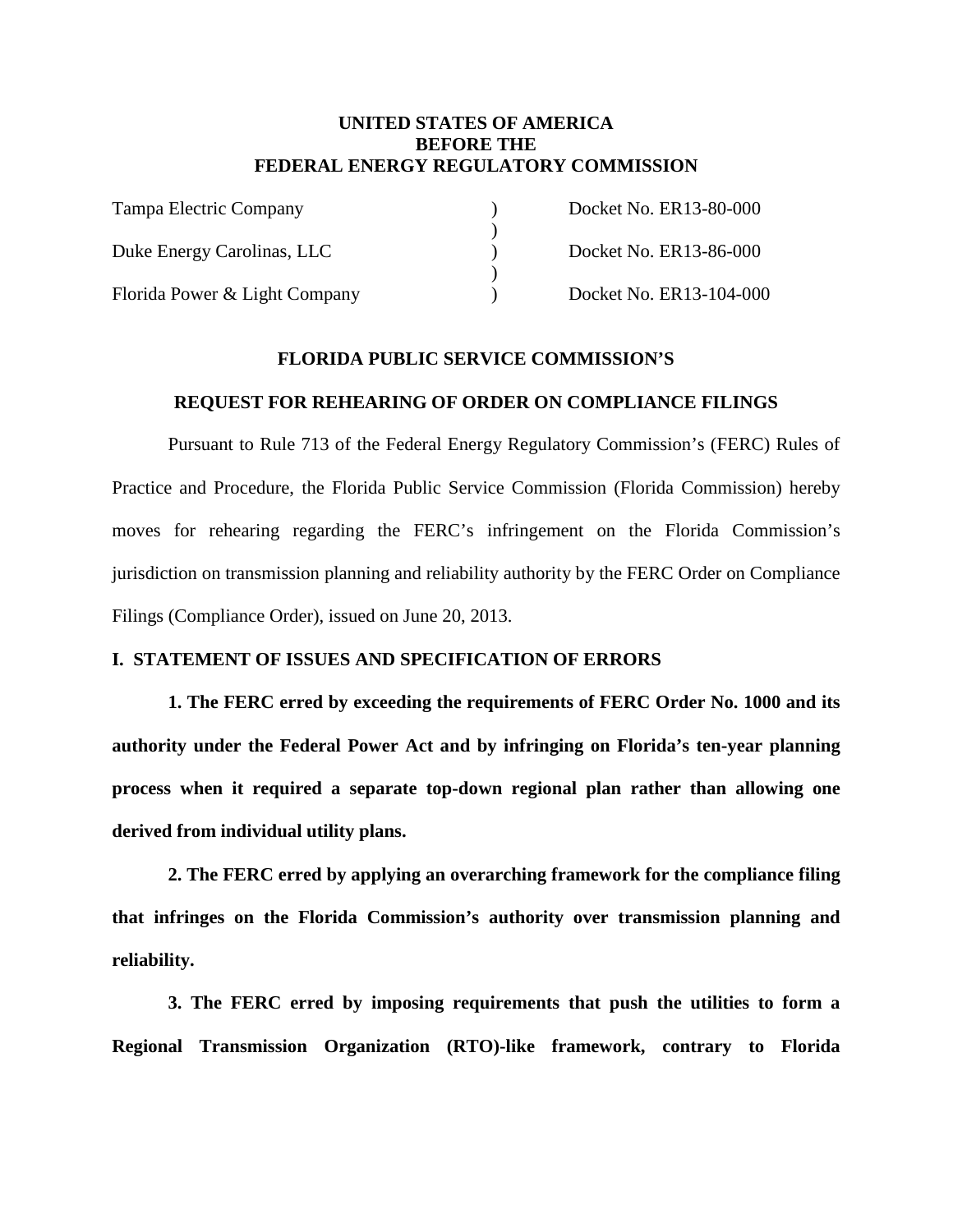# **Commission Order No. PSC-06-0388-FOF-EI, In re: Review of Grid Florida Regional Transmission Organization Proposal.**

#### **II. ARGUMENT**

The Florida Commission continues to be concerned that the FERC appears to seek an approach to transmission planning and cost allocation which would infringe upon state authority, would impose additional costs on Florida consumers without corresponding benefits, and would establish a duplicative transmission planning structure. The State of Florida retains a vertically integrated, state regulated approach to the electric industry, whereby the Florida Commission holds substantial authority to ensure an adequate and reliable bulk power grid. As a peninsula, Florida is unique in its exposure to hurricanes, limited cost-effective generation in nearby regions, and preference for siting generation close to load centers.

In Order No. 1000, the FERC offered assurances that public utility transmission providers would be allowed flexibility in developing regional transmission planning processes. Despite FERC's assurances, however, the Compliance Order requires that the Florida Reliability Coordinating Council (FRCC) region conform to a narrow framework that fails to account for the unique characteristics of the electric industry in Florida. Also, Order No. 1000 was replete with statements that the FERC would allow regional differences and that the FERC would not interfere with state jurisdictional authority or state integrated resource planning processes.<sup>[1](#page-2-0)</sup> These commitments have not been fulfilled in the Compliance Order. The Florida Commission seeks rehearing on three issues where the FERC erred in the Compliance Order.

<span id="page-2-0"></span><sup>&</sup>lt;sup>1</sup> Order No. 1000 at Paragraphs 61, 154, 156, 604, 624, 754.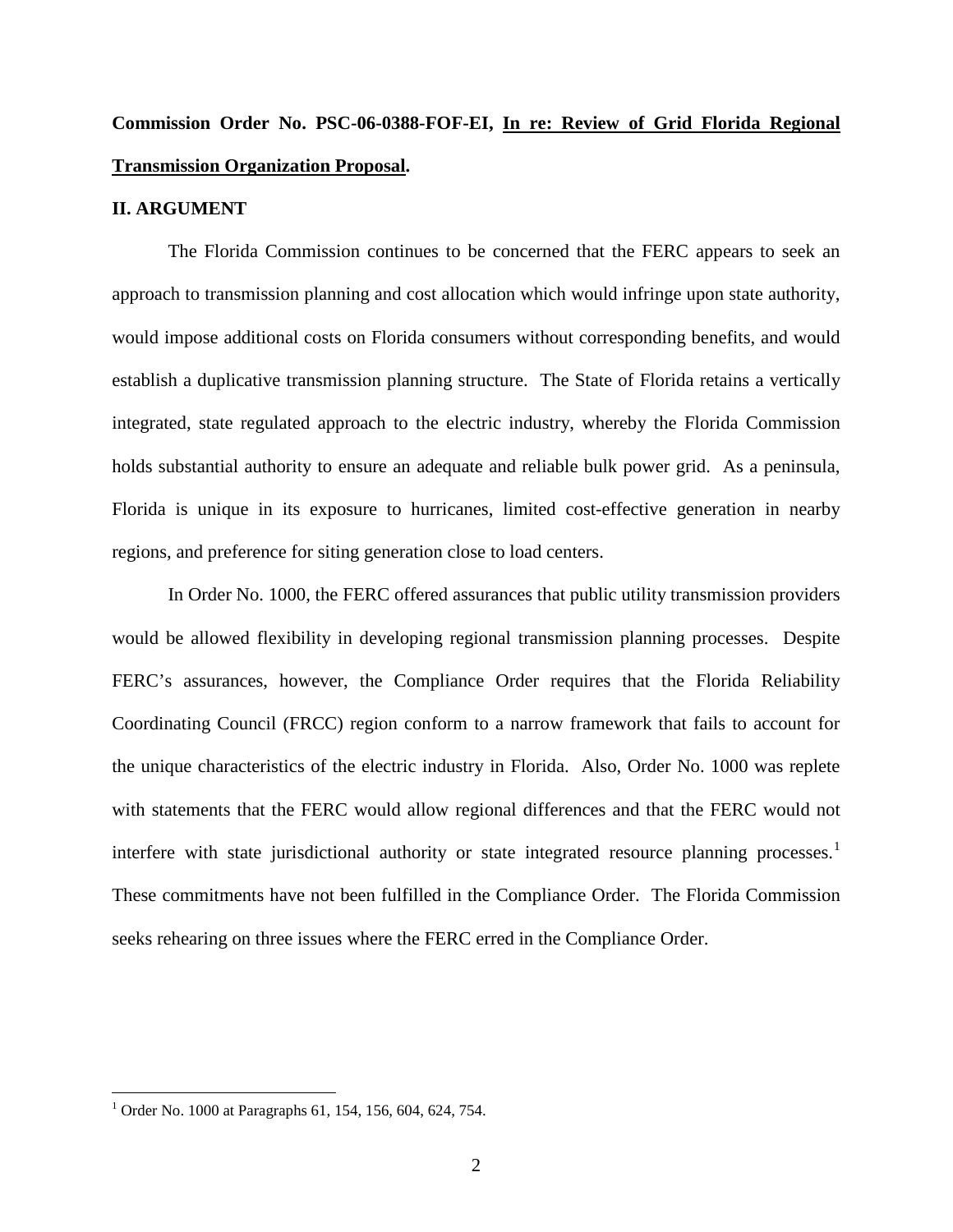**1. The FERC erred by exceeding the requirements of FERC Order No. 1000 and its authority under the Federal Power Act and by infringing on Florida's transmission planning process when it required an independently created top-down regional plan.**

In paragraph 54 of the Compliance Order, FERC states that it is not sufficient for a transmission planning region to merely "roll-up" local transmission plans without analyzing whether the region's transmission needs, when taken together, can be met more efficiently or cost-effectively by a regional transmission solution. In paragraph 56 of the Compliance Order, FERC requires the Florida Parties to develop a single transmission plan for the FRCC region that reflects their determination of the set of transmission facilities that more efficiently or costeffectively meets the region's transmission needs. The regional transmission plan reflected in the filing of the FRCC utilities represents "bottom-up" planning, wherein a regional plan is developed by analyzing and consolidating the plans of individual utilities, as well as any proposed transmission resource by a third party. This approach was contemplated, and apparently endorsed, in Order No. 1000. The requirement to establish a "top-down" plan appears to exceed the requirements of Order No. 1000 and FERC's authority under the Federal Power Act, and infringes on Florida's transmission planning process.<sup>[2](#page-3-0)</sup>

#### *FERC Order No. 1000 Requirements*

FERC Order No. 1000 allowed for a "bottom-up" individual utility transmission plan approach. Paragraph 158 of Order No. 1000 states: "[W]e note that a public utility transmission provider's regional transmission planning process may utilize a "top down" approach, a "bottom up" approach or some other approach so long as the public utility transmission provider complies with the requirements of this Final Rule." Paragraph 321 of Order No. 1000 also contemplated

<span id="page-3-0"></span> <sup>2</sup> *Motor Vehicle Mfrs. v. State Farm Mut. Auto Ins. Co.*, 463 U.S. 29, 43-44 (1983) (finding it arbitrary and capricious for an agency not to "articulate a satisfactory explanation for its action.")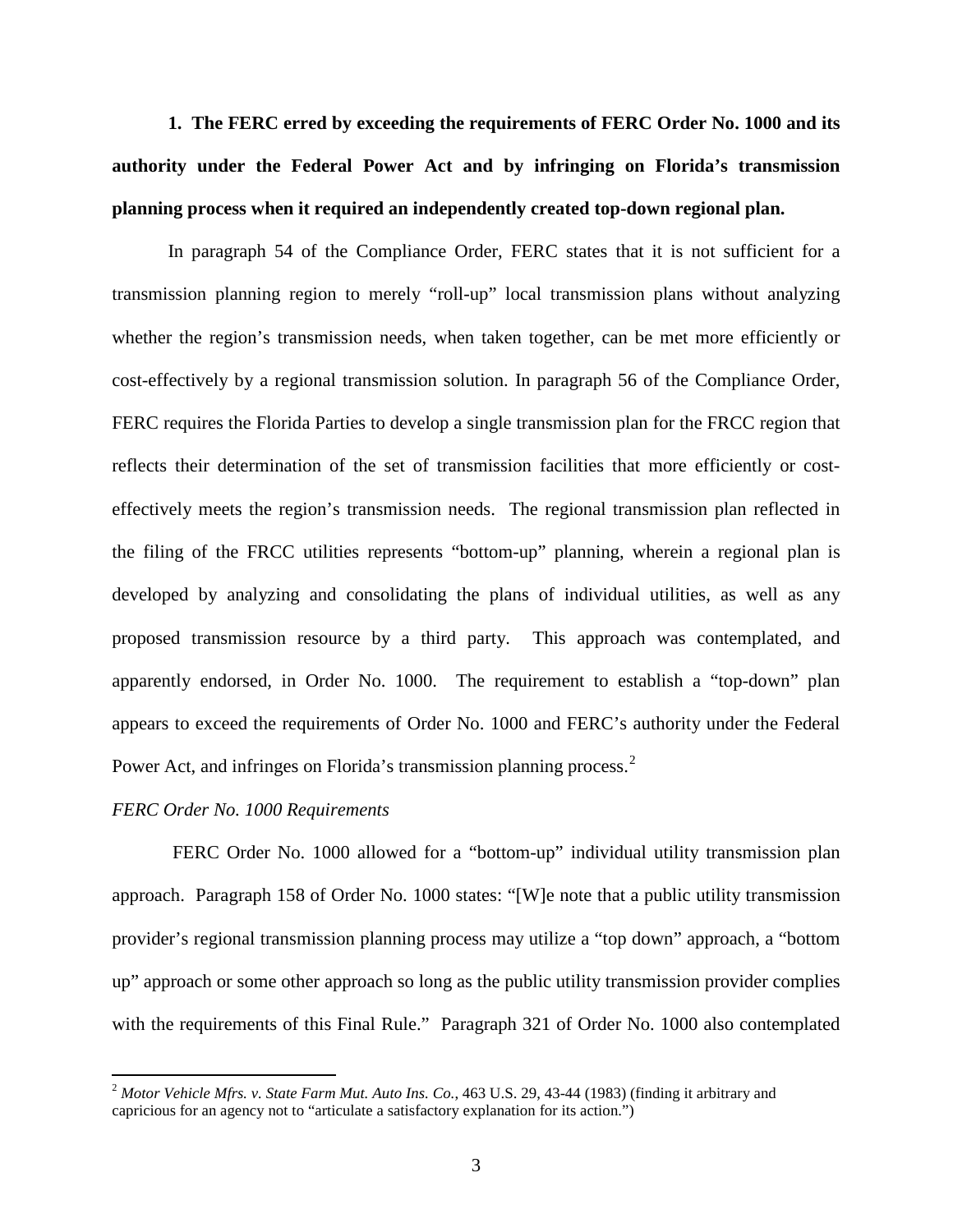the "roll up" of transmission plans. Thus, the requirement in paragraph 56 of the Compliance Order for a top-down plan appears to be contrary to Order No. 1000, which recognized that "bottom-up" planning is acceptable.

#### *Florida Commission's Authority Over the Transmission Grid*

The requirement in paragraph 56 of the Compliance Order for a "top-down" regional plan also infringes on the Florida Commission's express statutory authority over the transmission grid. Pursuant to Section 366.04(2)(c), Florida Statutes, the Florida Commission has the authority to require electric power conservation and reliability within a coordinated grid, for operational as well as emergency purposes. Section 366.04(5), Florida Statutes, grants the Florida Commission jurisdiction over the planning, development, and maintenance of a coordinated electric power grid throughout Florida to ensure an adequate and reliable source of energy for operational and emergency purposes in Florida, and to avoid uneconomic duplication of generation, transmission, and distribution facilities. Section 366.05(7), Florida Statutes, authorizes the Florida Commission to require reports from all electric utilities to ensure the development of adequate and reliable energy grids.

The Florida Commission has authority under Section 366.05(8), Florida Statutes, to hold proceedings if there is probable cause to believe that inadequacies exist with the grid. The Florida Commission may require installation or repair of necessary generation or transmission facilities, whereby mutual benefits will accrue to the electric utilities involved. Furthermore, costs associated with infrastructure repairs or additions must be distributed in proportion to the benefits received.

Section 366.055(1), Florida Statutes, requires the Florida Commission to ensure that energy reserves of all utilities in the Florida grid are available at all times to maintain grid

4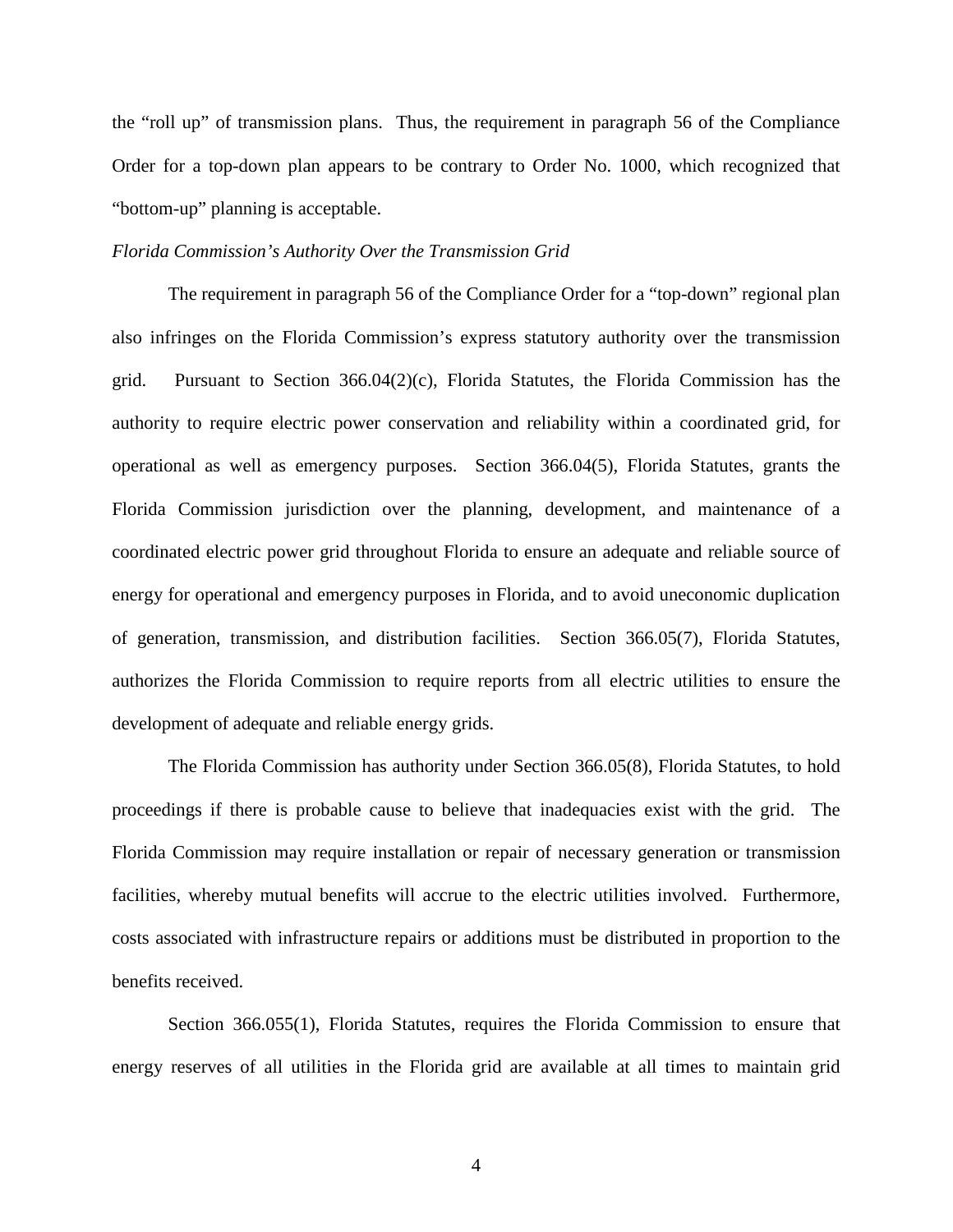reliability and integrity. Pursuant to Section 366.055(3), Florida Statutes, the Florida Commission has the authority to require an electric utility to transmit electrical energy over its transmission lines from one utility to another or as a part of the total energy supply of the entire grid, in order to ensure the efficient and reliable operation of Florida's energy grid. The requirement for a "top-down" regional plan hampers the Florida Commission's ability to evaluate the sufficiency of each individual utility's plan for transmission.

#### *Florida's Transmission Planning Process*

Section 186.801, Florida Statutes, establishes a ten-year site plan process in Florida. In Florida, these ten-year site plans which address integrated resource planning, are submitted by utilities in the state. The statute sets out a "bottom-up" process for each utility to submit to the Florida Commission a plan for approval. In the ten-year site plan, each electric utility must submit to the Florida Commission its estimated power-generating needs and the general location of its proposed power plant sites, including needed transmission additions, over the next ten years. These plans address reliability, economic and public policy considerations. The Florida Commission then must classify each plan as "suitable" or "unsuitable" and may suggest alternatives to the plan. Then, when a transmission line siting application is filed pursuant to the Florida Transmission Siting Act (TLSA) in Chapter 403, Florida Statutes, this plan will be considered in determining the need for the line. When the Florida Commission receives an individual utility project filing for a certification of need for a project, pursuant to Section 403.537, Florida Statutes, parties may challenge the project as not being the most cost-effective solution. The Florida Commission then approves or denies that project.

The FRCC compiles and analyzes the individual utility plans, including any proposed transmission projects by third parties, and ultimately establishes a regional transmission plan.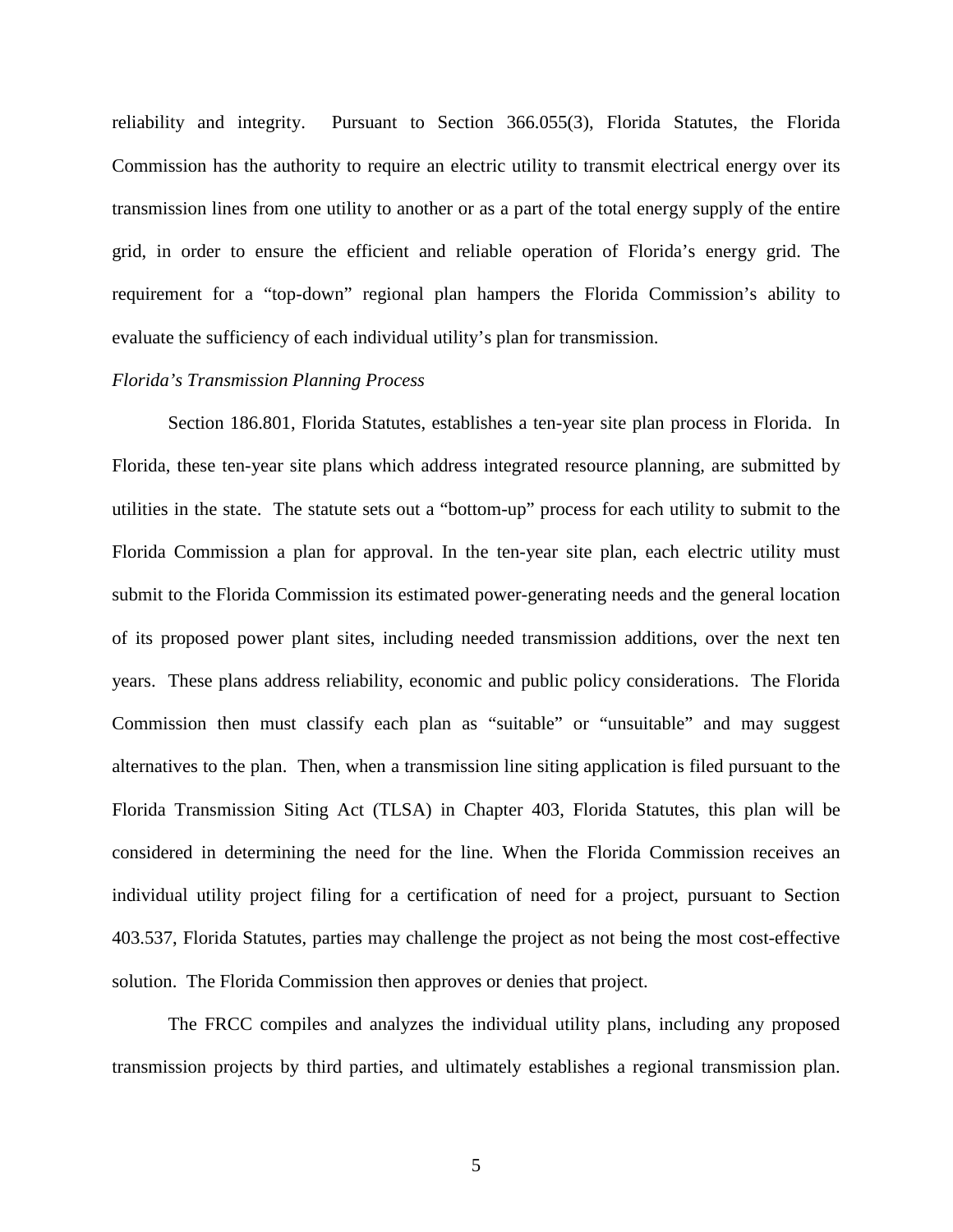By foreclosing a primary use of the "roll-up" of local transmission plans without additional steps, the FERC Compliance Order appears to impede the ability of the companies and the Commission to comply with the requirements of Florida law. The FERC would also appear to impose a duplicative transmission planning process which would result in additional costs to consumers in the FRCC region without corresponding benefits.

#### *FERC's Jurisdiction Under the Federal Power Act*

The requirements of the Compliance Order are at odds with what the FERC claimed it would do in Order No. 1000, which is to grant flexibility to regions, as noted in paragraphs 61, 604, 624 and 745 in Order No. 1000. Pursuant to Section 201(a) of the Federal Power Act (FPA), the FERC's regulation of interstate transmission and wholesale power sales is limited to only those matters which are not subject to regulation by the states. $3$  The Courts have emphasized this limited authority.<sup>[4](#page-6-1)</sup> Section 215 of the FPA, 16 U.S.C. Sec. 824o, grants the FERC jurisdiction to approve and enforce compliance with bulk transmission reliability standards. However, nothing in Section 215 of the FPA preempts the authority of the Florida Commission to take action to ensure the safety, adequacy, or reliability of electric service within our state, as long as such action is not inconsistent with any bulk power reliability standard. Section 217 of the FPA allows FERC to "facilitate" planning, not to direct it. As illustrated above, Florida has well-established processes and state authority that are being disregarded.

**2. The FERC erred by applying an overarching framework for the compliance filing that infringes on the Florida Commission's authority over transmission planning and reliability.**

<span id="page-6-1"></span><span id="page-6-0"></span> $3$  The FERC is provided limited backstop authority under the 2005 Energy Policy Act to site transmission when a National Interest Electric Transmission Corridor is established. No such corridor has been established in Florida. <sup>4</sup> *Conn. Light & Power v. FPC*, 324 U.S. 515, 529-530 (1945).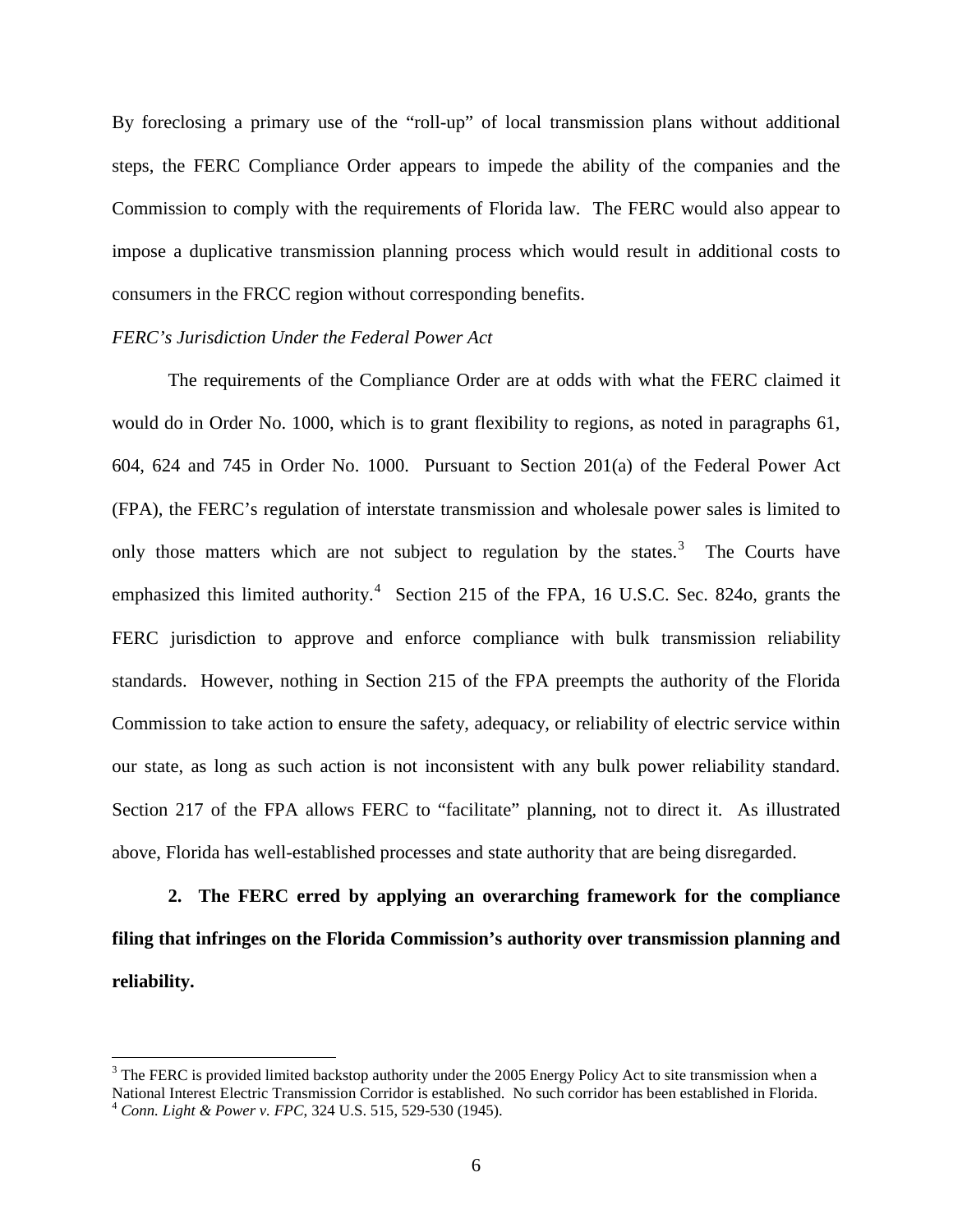While some states may have ceded some authority to the FERC due to the creation of RTOs/ISOs, the Florida Commission has retained this authority. Florida remains a state with vertically integrated utilities, and no part of the state is a member of an RTO or ISO. Florida law provides the Florida Commission with express authority to make decisions with respect to the selection of a transmission developer and a transmission project.

Because of its geography, Florida is unique. The bulk transmission grid in the FRCC region has interconnections only to the north with the Southern Company along the State's northern border with Georgia. The 3,600 MW transmission import limit represents only about 7.3% of total peak demand in peninsular Florida. The current integrated resource planning process indicates that the majority of additional resources in the FRCC region will come from the construction of additional generation and the associated fuel delivery infrastructure, and not through the transmission of purchased power from other regions.

In spite of our statutory authority over transmission planning, the Florida Commission is relegated to a mere stakeholder role in the Compliance Order. For example, paragraph 197 of the Compliance Order states:

While we encourage state entities or regional state committees to consult, collaborate, inform, and even recommend a developer that is eligible to use the regional cost allocation method for a transmission project selected in the regional transmission plan for purposes of cost allocation or a transmission project, the public utility transmission providers in a transmission planning region must make the selection decision with respect to the transmission developer and transmission project.

The Compliance Order goes beyond the requirements of Order No. 1000. While Paragraph 688 of Order No. 1000, as well as Paragraphs 290 and 337 of Order No. 1000-A, encouraged transmission providers to find a role for state authorities, the Compliance Order greatly diminishes the Florida Commission's role.

7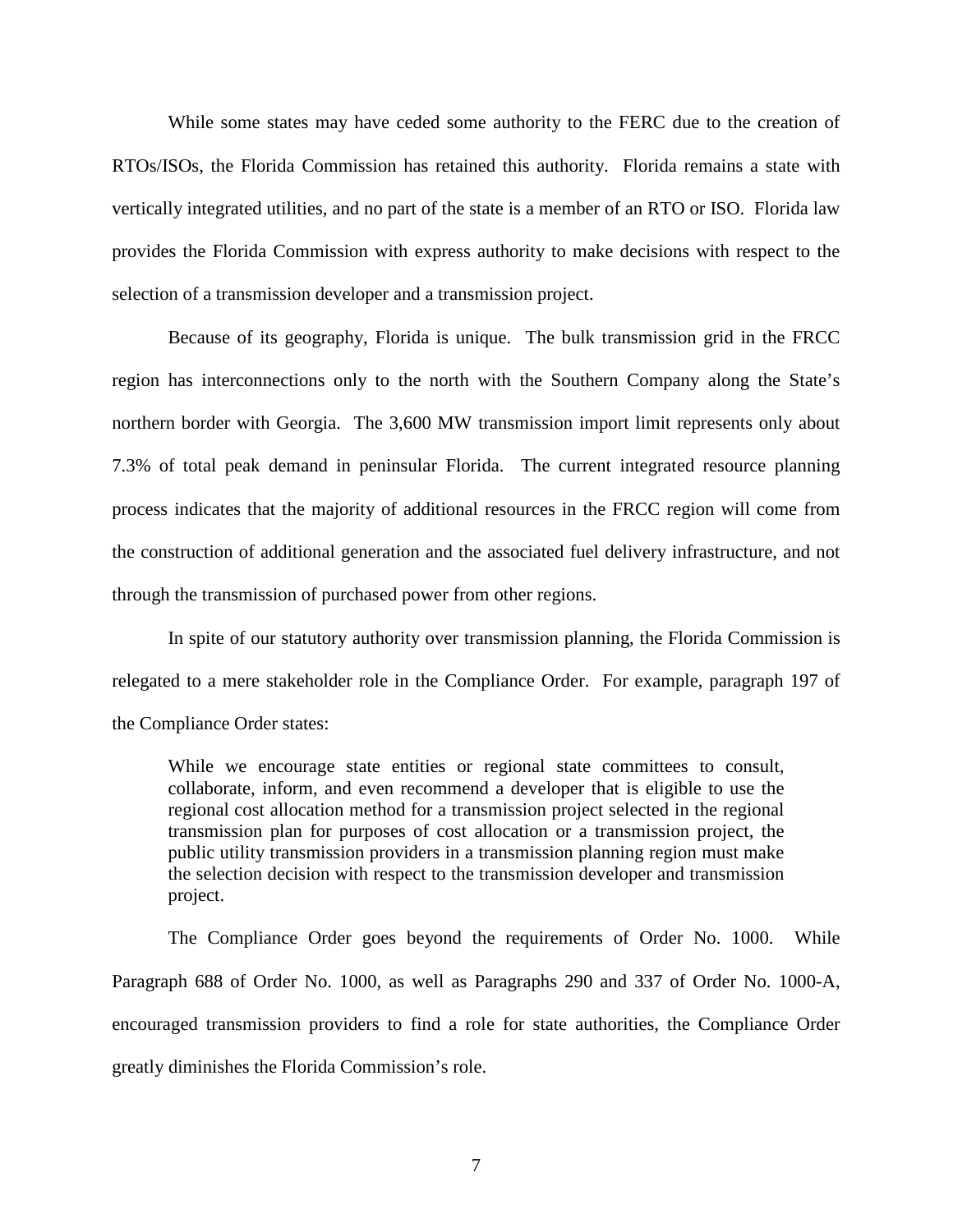Order No. 1000 also stated that the FERC will not intrude on state authority over transmission siting. However, in a number of ways, the Compliance Order appears to be in conflict with Order No. 1000 in this regard. By undermining the Florida Commission's role over the ten-year site planning process, as set out in Section 186.801, Florida Statutes, the FERC infringes on Florida authority over siting. As discussed above, the ten-year site plan process identifies transmission line projects which would ultimately be subject to the Florida Commission's siting authority under Section 403.[5](#page-8-0)37, Florida Statutes.<sup>5</sup>

Paragraphs 41-43 of the Compliance Order also appear to eliminate or at least dilute the FRCC dispute resolution provision, which allows inter-utilities complaints to go to the FRCC and then to the Florida Commission. Instead this order substitutes a dispute resolution process via a FERC Section 206 complaint process. Order No. 1000, in paragraph 750, had indicated that all of the regions' dispute resolution processes were in compliance with the Order No. 1000. The FERC should allow the FRCC dispute resolution process to continue.

In paragraph 65 of the Compliance Order, the FERC requires that the utilities remove the reference to the TLSA from the section on minimum thresholds for projects. FERC states that it is unclear if the TLSA criteria could exclude from evaluation transmission facilities that provide benefits to the region and requires the utilities to provide additional justification. However, these are statutory criteria in Florida and should not be superseded by a FERC-mandated set of criteria. Furthermore, Paragraph 287 of Order No. 1000 noted, "Nothing in this Final Rule is intended to limit, preempt, or otherwise affect state or local laws or regulations with respect to construction of transmission facilities, including but not limited to authority over siting or permitting of

<span id="page-8-0"></span> <sup>5</sup> FERC may not regulate transmission planning or siting indirectly. *See generally, Northern Gas Co., v. Kansas Comm'n*, 372 U.S. 84, 91-93 (1963) (holding that an agency is prohibited from regulating a subject matter indirectly when it lacks direct authority over the same subject); *Towns of Concord, Norwood, and Wellesley, Mass. v. FERC*, 955 F. 2d 66, 71 N.2 (D.C. Cir. 1992) (FERC is prohibited from doing indirectly what it cannot do directly: (quoting AGD, 898 F 2d at 810 (per curiam) (Williams, J., concurring))).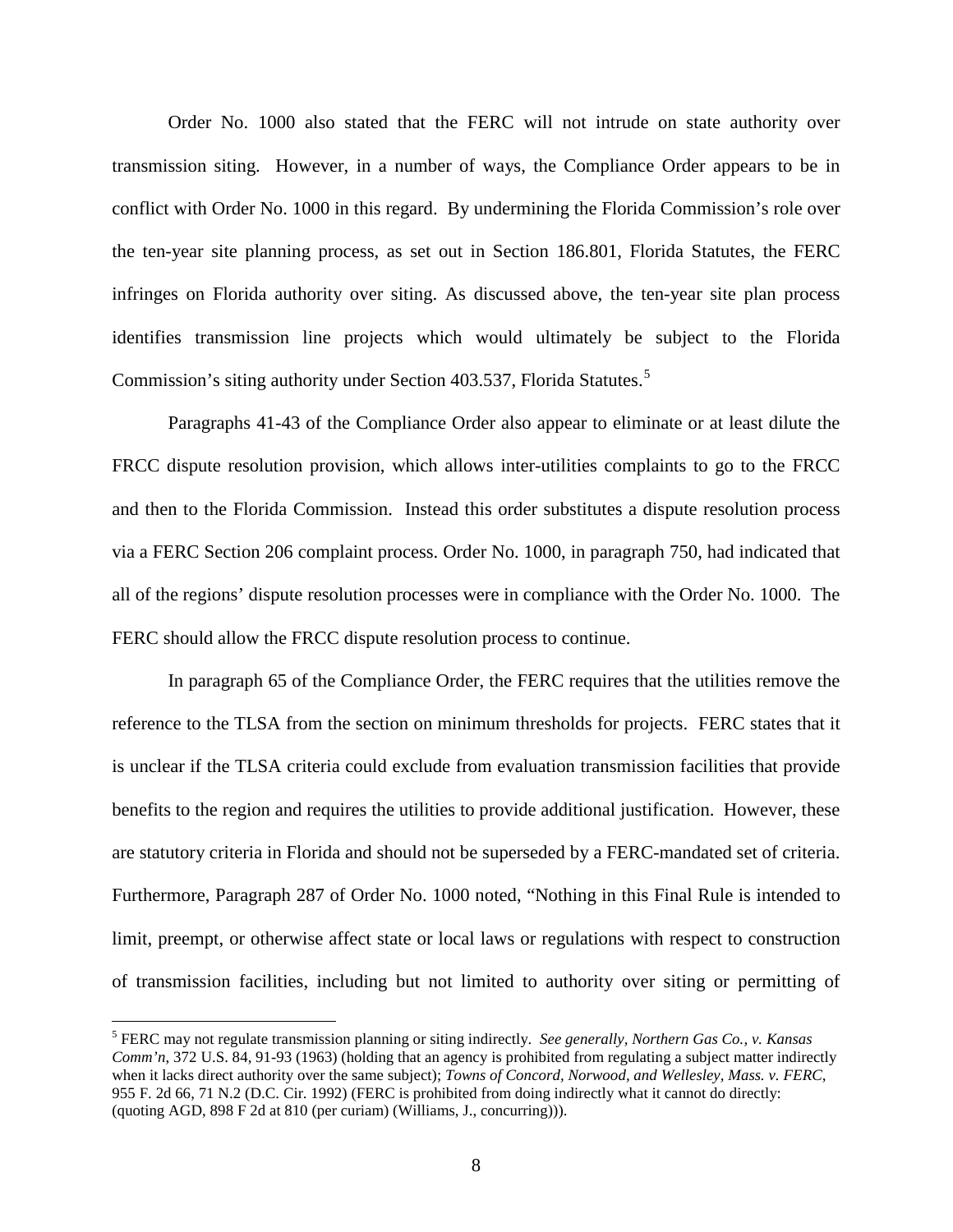transmission facilities." Thus, the FERC should withdraw the requirement that the utilities remove the reference to TLSA criteria.

# **3. The FERC erred by imposing requirements that push the utilities to form an**

# **RTO-like framework, contrary to Florida Commission Order No. PSC-06-0388-FOF-EI, In**

# **re: Review of Grid Florida Regional Transmission Organization Proposal.**

Paragraph 56 of the Compliance Order states:

Our review of Florida Parties' compliance filings indicates that as protestors suggest, the proposed regional transmission planning process does not go beyond Order No. 890's regional transmission planning requirements, as it does not require that the transmission providers in the FRCC region develop a single transmission plan for the region that reflects their determination of the set of transmission facilities that more efficiently or cost-effectively meet the region's transmission needs. In order to comply with Order 1000's requirements, Florida Parties along with other transmission providers in the transmission planning region, must conduct a regional analysis themselves to identify whether there are more efficient or cost-effective transmission solutions to regional transmission needs, regardless of whether stakeholders, prospective transmission developers, or other interested parties propose potential transmission solutions for the region to consider. In conducting the regional analysis, Florida Parties may not rely exclusively on proposals from interested parties as the region's means to identify more efficient or cost-effective regional transmission solutions. To satisfy the requirements of Order No. 1000, we require Tampa Electric, Florida Power, and Florida Power & Light to submit OATT revisions that describe the process they will use to identify more efficient or cost-effective transmission solutions and explain how the region will conduct that regional analysis through power flow studies, production cost analyses, and/or other methods. Order No. 1000's affirmative obligation to identify more efficient or cost-effective transmission solutions applies to transmission needs driven by economic considerations just as it applies to transmission needs driven by public policy requirements or reliability considerations. Accordingly, we direct Tampa Electric, Florida Power, and Florida Power & Light, within 120 days of the date of issuance of this order, to revise their OATTs to set forth the affirmative obligation to identify transmission solutions that more efficiently or cost-effectively meet reliability requirements, address economic considerations, and meet transmission needs driven by public policy requirements. [Emphasis added].

FERC's challenge in paragraph 56 to Florida's statutory-based transmission planning construct raises the specter of an RTO-like framework in order to meet FERC's expectation. The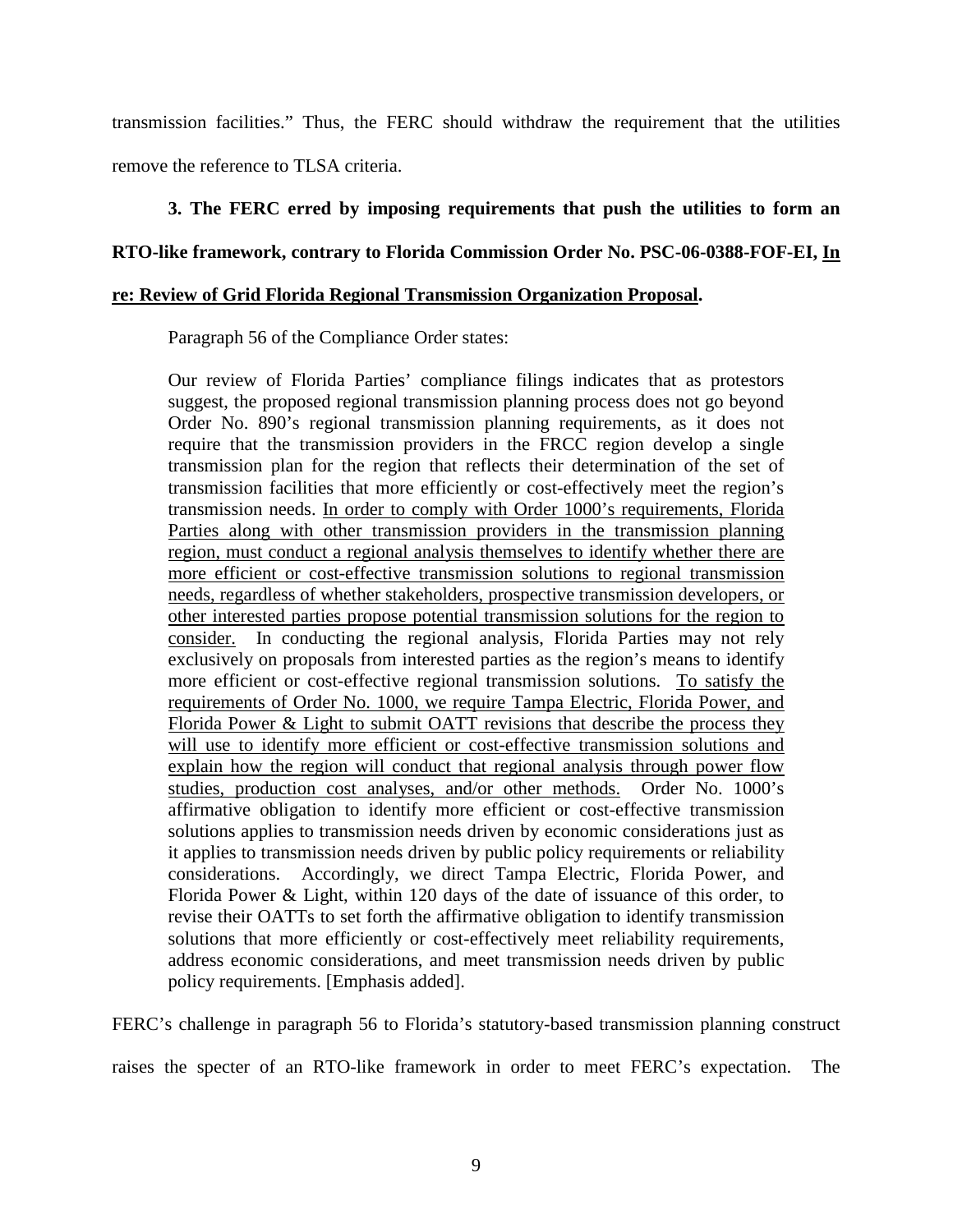duplicative Federal process appears inefficient. This in itself appears contrary to Florida statutes that require the efficient operation of the Florida energy grid, pursuant to Section 366.055(3), Florida Statutes.

Florida is a non-RTO state, with vertically-integrated utilities. On May 9, 2006, the Florida Commission issued Order No. PSC-06-0388-F0F-EI, *In re: Review of Grid Florida Regional Transmission Organization (RTO) Proposal*, 2006 Fla. LEXIS 243 (2006), in which the Commission declined to create an RTO in Florida. That order stated that "continued development of GridFlorida does not appear to be cost-effective, and that it would not be prudent or in the public interest to continue the development of GridFlorida." Id. at \*32.

The Compliance Order's evaluation criteria go beyond Order No. 1000's requirements. Order No. 1000 contained no mandate that regions act to "identify and evaluate transmission solutions other than those proposed by qualified transmission developers" as required by paragraph 195 of the Compliance Order. Paragraph 328 of Order No. 1000 only established a mandate for regions to evaluate proposals that may either be superior to existing plans, or may provide economic or public-policy benefits beyond existing plans.

FERC's Compliance Order thus assumes a mandate exists that is not actually present in Order No. 1000: that regions are required to solicit or develop additional proposals beyond those in the regional transmission plan. As a result, FERC has not provided a justification either for rejecting the Florida Parties' evaluation proposal or for requiring the inclusion of additional requirements that go far beyond those required in Order No. 1000 or its later clarifying orders.

Like Commissioner Clark in his concurrence, we also question whether the bureaucracy imposed by Order No. 1000 outweighs any benefits that may be gained. As Commissioner Clark states: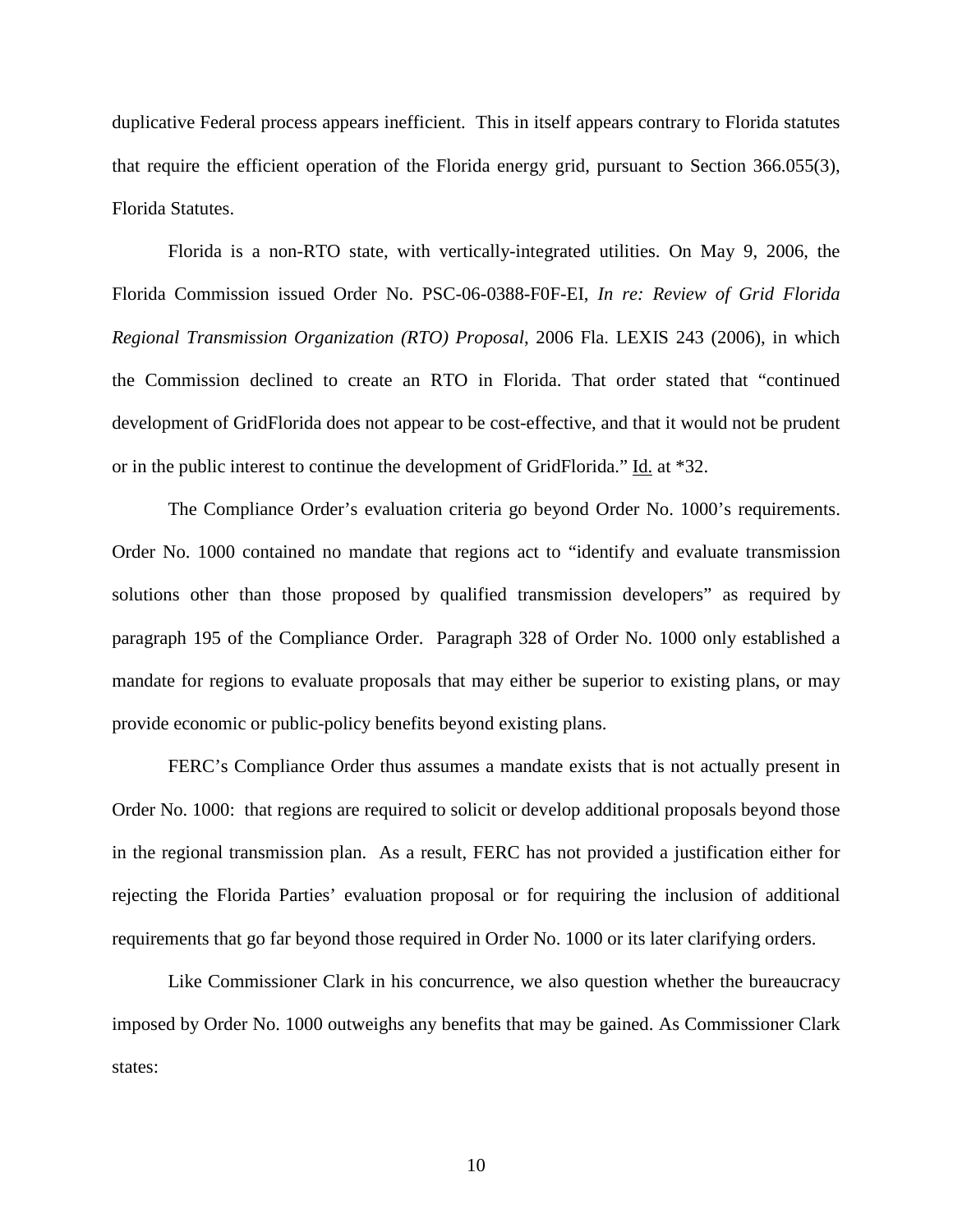FERC jurisdictional utilities that serve Florida are vertically-integrated, monopoly utilities whose planning and operations are comprehensively regulated by the State of Florida. Integrated resource planning and facility siting, as approved by the state, ensures generation and transmission decisions are viewed and approved holistically. The Florida utilities' integration with the rest of the greater southeastern region is limited physically due to Florida's unique geography. There is no central dispatching entity and no LMPs to reflect local congestion. Florida utilities have exercised their right to retain control of their transmission by not choosing to join an RTO/ISO. The Florida Parties state that there are no identified public policy requirements driving regional transmission needs. Thus, in large part, the rationale for Order No. 1000 is lacking in Florida.

We also share Commissioner Clark's concern that "by shoehorning Order No. 1000 into a region with existing and extensive state-led planning," there is a risk of "the creation of an expensive, potentially litigious, and time-consuming additional layer of unnecessary bureaucracy." In fact, from 2001 to 2006, the Florida Commission extensively studied this issue in response to FERC Order No. 2000. Following numerous workshops, technical conferences, and related hearings, the Florida Utilities involved in the GridFlorida proposal, which are the same FERC-jurisdictional utilities that make up the FRCC region, hired ICF Consulting to conduct an analysis of the costs and benefits of an RTO in Florida. ICF Consulting characterized the prospects of such a structure as "bleak," finding that one proposal would have costs exceed benefits by more than \$700 million dollars over the first 13 years of operation, while a "more advanced" proposal would have costs exceed benefits by \$285 million over the same period. After the release of that study, the Florida Commission accepted the withdrawal of the GridFlorida proposal, finding that it did not appear to be in the best interests of the people of the State of Florida. At present, the Florida Commission is greatly concerned that the requirements of the Compliance Order, many of which reach much further than Orders No. 1000 or 1000-A, will result in the confirmation of the concerns expressed by FERC Commissioner Clark. As a result of the imposition of a duplicative RTO-like structure, Florida ratepayers may be asked to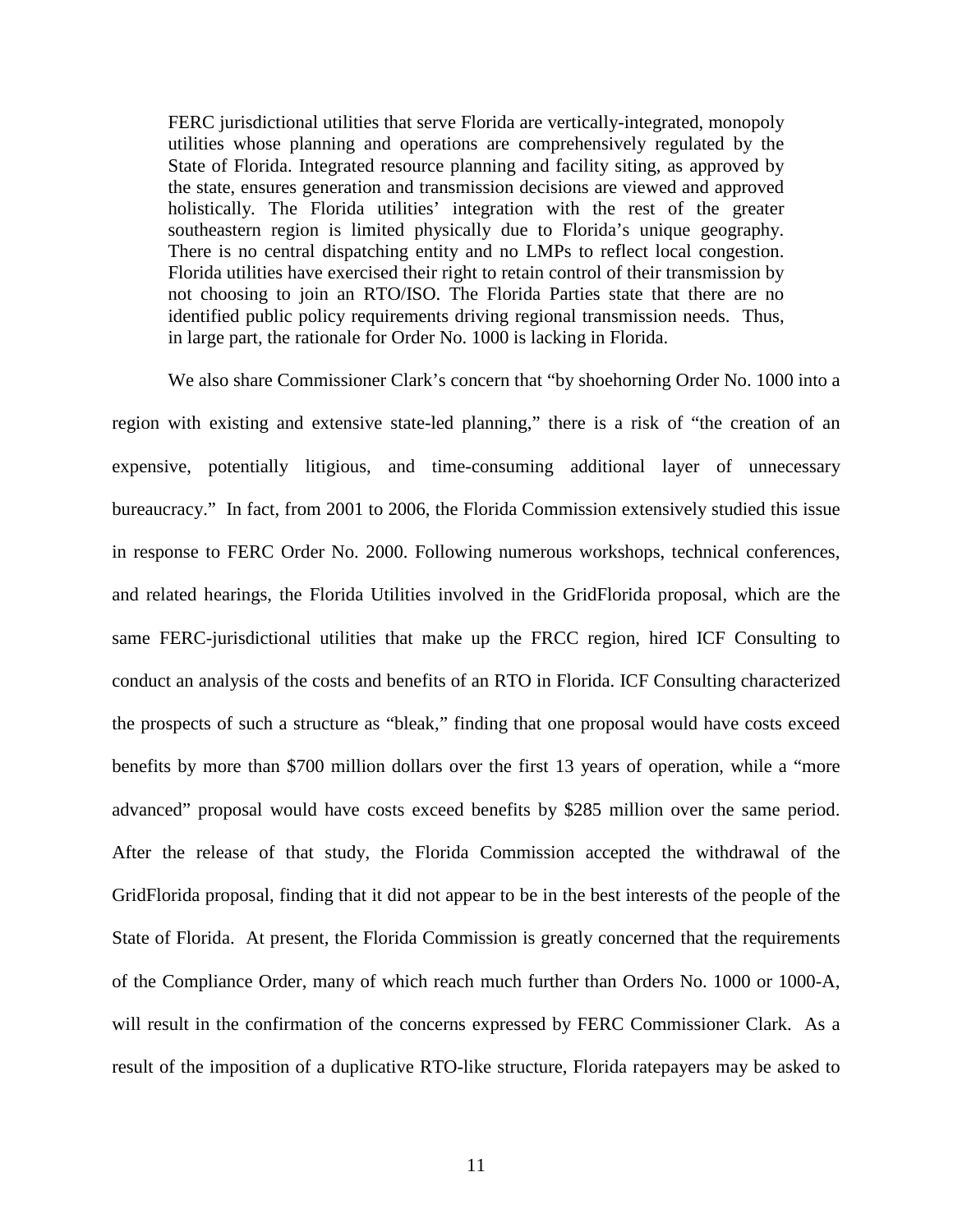incur additional wholesale costs without commensurate benefits from such a structure. Thus, we ask the FERC to temper the imposition of its overarching Order No. 1000 framework on the FRCC region.

# **III. CONCLUSION**

Wherefore, the Florida Commission respectfully urges the FERC to grant rehearing on the issues identified above, and honor state statutory authority over transmission planning, siting, and reliability.

Respectfully submitted,

 $/ s /$ 

Cynthia B. Miller, Esquire Office of the General Counsel

FLORIDA PUBLIC SERVICE COMMISSION 2540 Shumard Oak Boulevard Tallahassee, Florida 32399-0850 850 / 413-6201 [cmiller@psc.state.fl.us](mailto:cmiller@psc.state.fl.us)

DATED: July 19, 2013